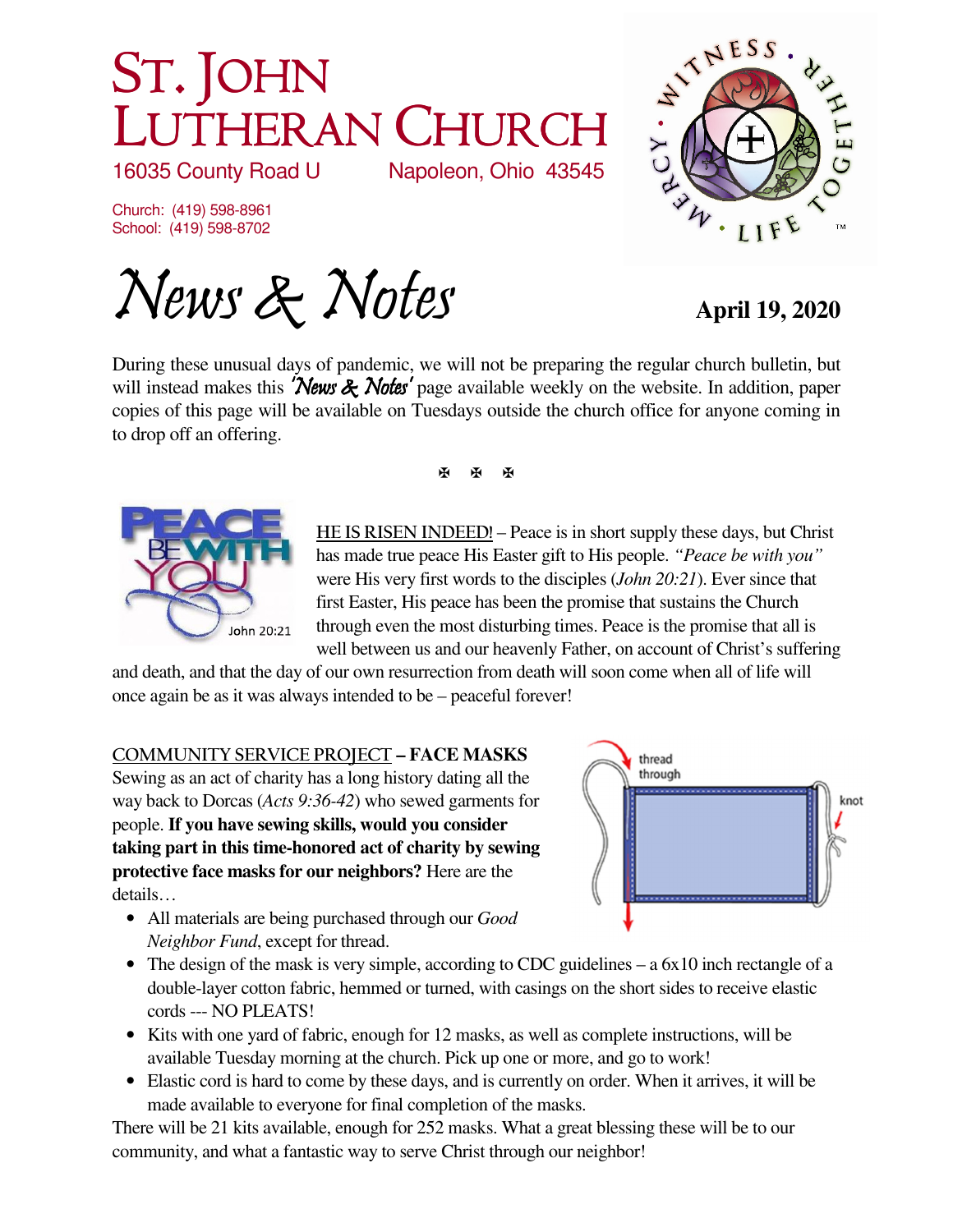**NOW AT PEACE:** On Thursday, April 16<sup>th</sup>, *Dorothy Gerken*, 86, fell asleep in Jesus. Dorothy's funeral will take place privately at St. John Lutheran Church on Mon., April 20, 2020, at 11:00 AM. The service will also be live-streamed. Her committal service will be at St. John's Cemetery following the service. Please remember, in prayer, her husband *Henry*, as he will dearly miss her. Also, children *Beverly* (Mike) *Becker, Randy* (Liza)*,* and *Bethann*, and their extended families.

 Due to the pandemic, those wishing to give a memorial donation may do so by mailing it to Rodenberger-Gray Funeral Home. Memorial designations, including St. John Lutheran Church, as well as directions, are listed in the obituary.

### **MATTERS FOR PRAYER** – Please keep these people in your prayers:

- Shut-Ins: *Norma Damman, Renetta Homan,* and *Lester Rabe*
- *Melba Elling,* and *Lorna Von Deylen*, at Genacross Lutheran Home
- *Evelyn Rohrs* and *Arlene Gerken,* at Assisted Living Genacross Lutheran Home
- *Harold Behrmann,* at Fulton Manor Wauseon
- *Donald Badenhop,* now residing at Vancrest Assisted Living Holgate
- *Donald Landry,* residing at the Ohio Veteran's Home, Sandusky
- Armed Services: *Justin Atkinson, Jason Rohrs*, *Emily Schroeder, Connor Gerken, Seth Handy, Nathan Nemoyer*
- *Dale VonDeylen,* brother of Deb Durham and Dave VonDeylen, who is currently undergoing cancer treatments
- *Evelyn Rohrs,* who has had serious health concerns this past week

| <b>FINANCIAL FACTS:</b> | Home Fund                              | Synod & Missions | <b>Building Fund</b> |
|-------------------------|----------------------------------------|------------------|----------------------|
| Weekly Need             | \$9,792.78                             | \$500.00         | \$961.54             |
| Rec'd 04/12/20          | $$10,087.00$ (includes<br>Good Friday) | \$85.00          | \$125.00             |

**ATTENDANCE**: All services live-streamed due to Covid-19 pandemic

**GOOD FRIDAY TENEBRAE:** \$235.00 – Lutheran Center for Religious Liberty

#### **ONLINE SERVICES FROM ST. JOHN**

- Online services will be made available on **Sundays by 9:00 a.m.**
- Be sure to access the service PDF files so that you can follow along with each service
- Links for all these worship resources will be made available on **sjl.org** and on our Facebook page.

#### **OFFERINGS DURING THIS TIME** – The gifts of God's people are essential to the continuation of ministry. There are three ways we suggest giving your gifts during this time especially…

- Use our new '**Give Now'** online giving page a link is on our website
- Mail your offerings to the church
- Drop off your offerings on Tuesdays, 9 a.m. to noon, outside the church office

**More detailed information is available on the "Sustaining Ministry" document online.**